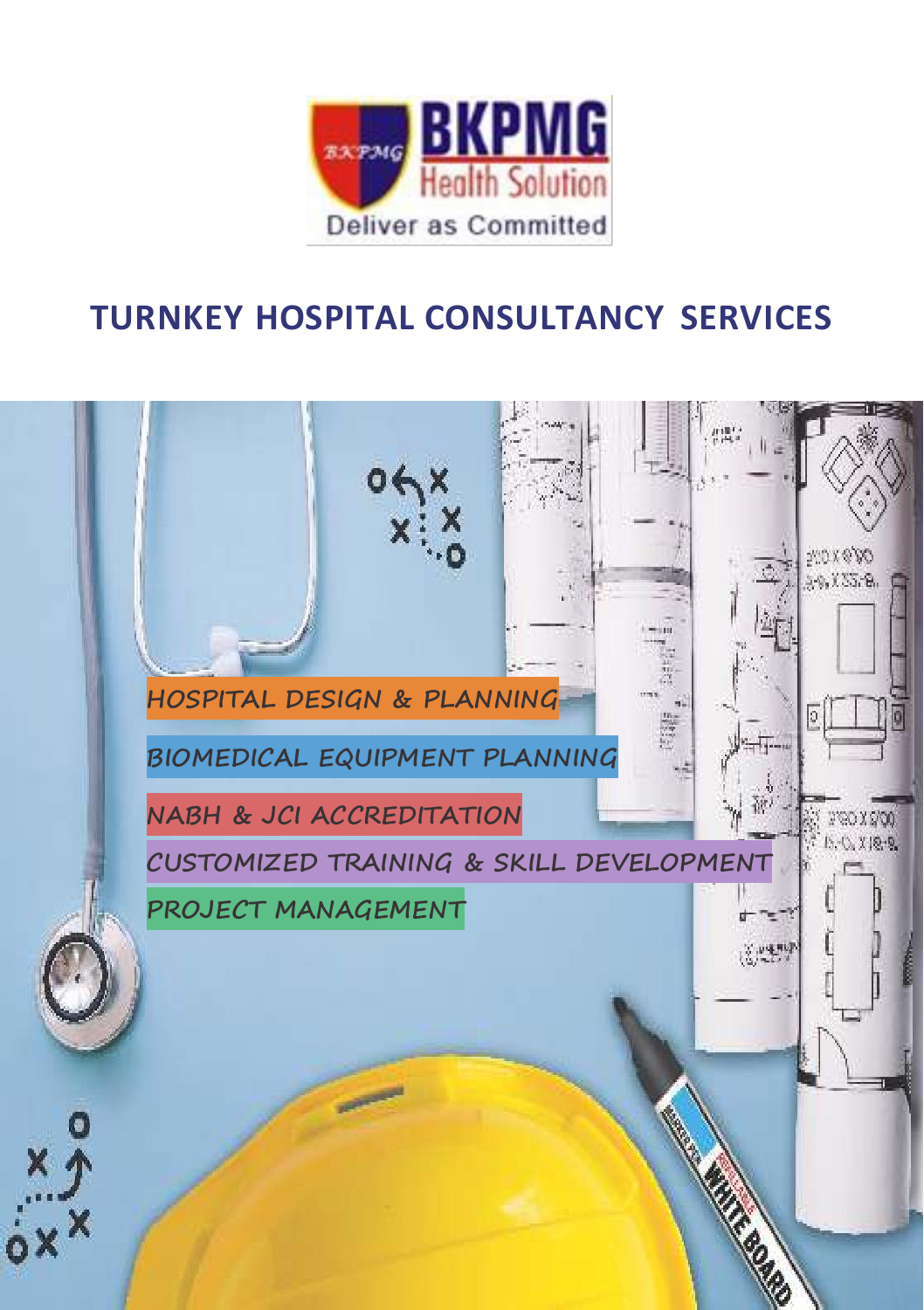# **HOSPITAL PLANNING**

Our objective is to provide the highest quality Healthcare Hospital Facility Plan that meets National &International Healthcare Planning Standards & Guidelines such as Joint Commission International (JCI), National Accreditation Board for Hospitals& Healthcare Providers(NABH), American Institute of Architecture(AIA), Facility Design Guideline(FDG), Health Technical Memorandum (HTM), Health Building Note(HBN), National Building Code (NBC), etc.

Our design solution is patient and safety-centric with special emphasis on functionality, ergonomics, cost‐effectiveness and easy to maintain systems on a lifecycle basis.

We offer Strategic Business & Financial plans (bankable report) for any new, renovation or expansion project.

### **We Offer**

- Feasibility Study
- Financial Planning & Budgeting
- Master planning
- Architectural & Interior design
- Electro‐Mechanical Plumbing & Fire (MEP) Services
- Medical gas, OT, CSSD & Other Hospital Services Planning
- Project & Site Management

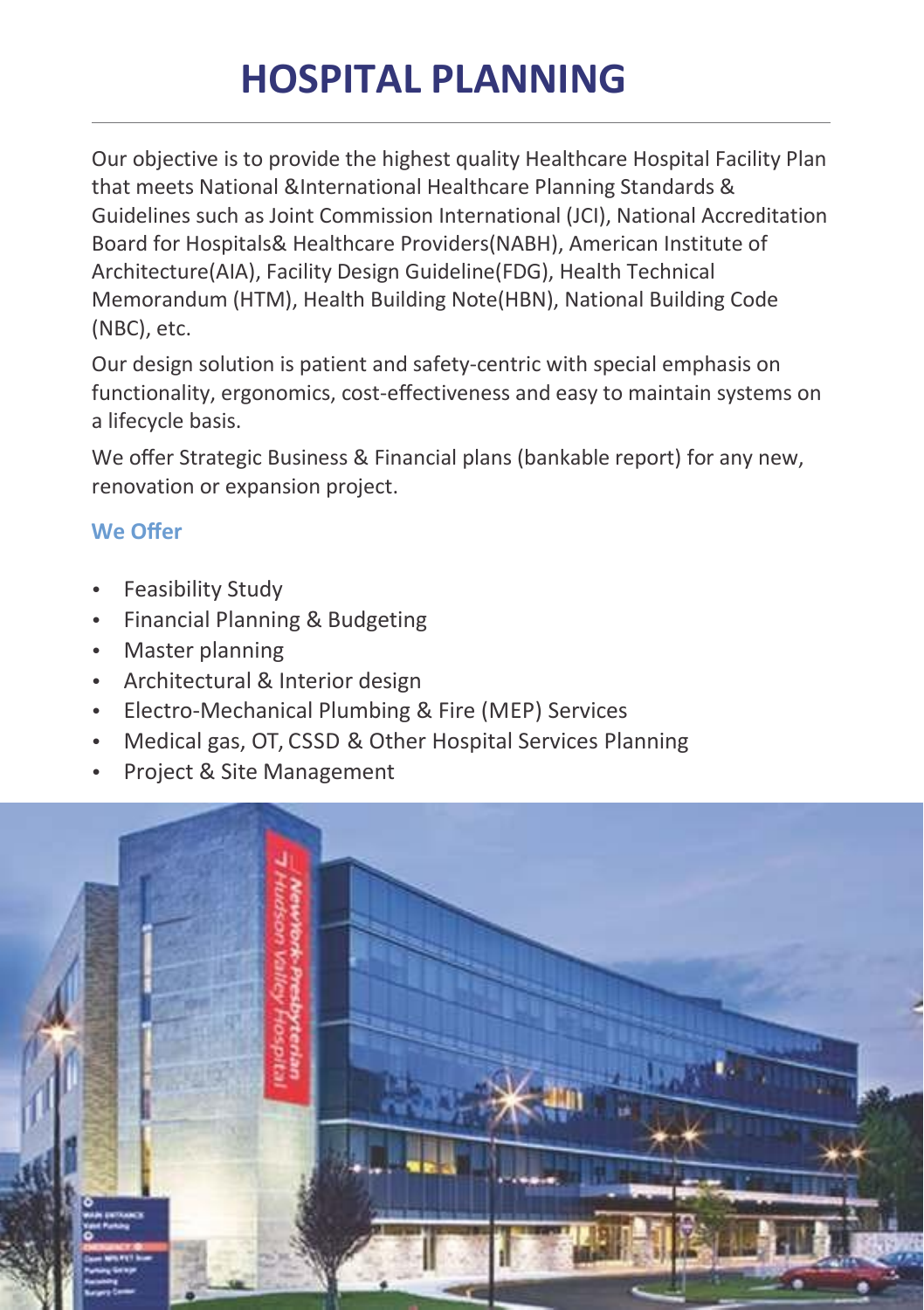## **BIOMEDICAL EQUIPMENT PLANNING**

We hand hold our clients to give them expert services with benchmark methodology comparable to best in the World.

### **Key Services**

- Master Medical Equipment Planning & Budgeting.
- Technical Specification & RFP development.
- Procurement Services- Bid Analysis, negotiation, cost-benefit analysis& ROI studies.
- Facility Preparedness & Advisory to Architect, MEP & Utilities Readiness etc.
- Assistance in Installation, pre‐commissioning testing.
- Advisory on Leasing & Financial Assistance.
- A comprehensive database of Medical & Equipment's Technology.

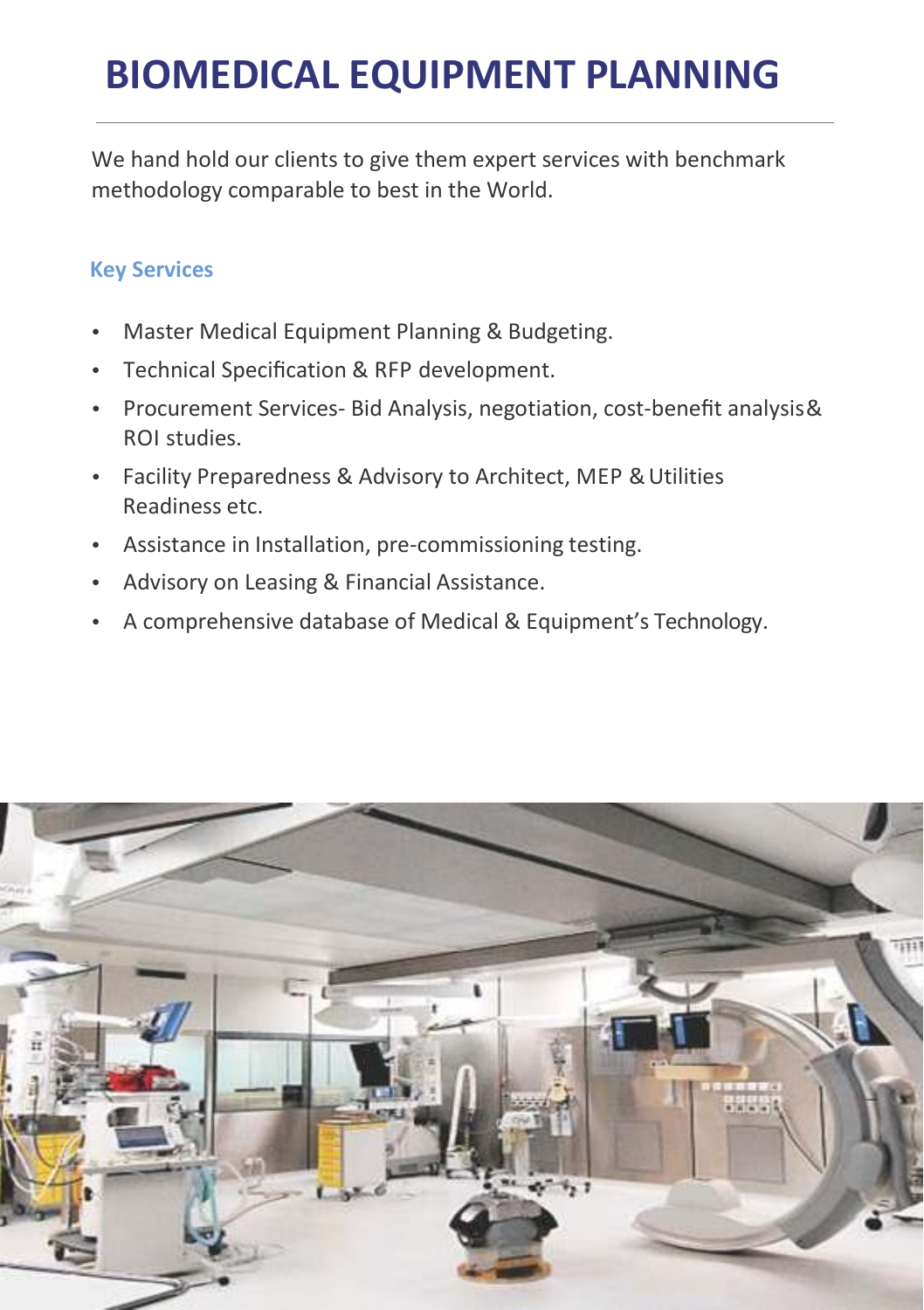## **NABH & JCI ACCREDITATION**



We are Accredited by NABET for Hospital & Healthcare Consultancy (NABH Standards).

We are highly experienced, team of experts dedicated to providing consultancy services to achieve NABH from Entry Level Certification to Full Accreditation for SHCO and Hospitals. Also, NABH for Dental Center, Eye Clinic, NABH Nursing excellence, Programme etc.,

We also provide JCI accreditation for Hospitals, Ambulatory Care, Primary Care as well Centers and NABL Accreditation.

- Proven track record at International & National Level.
- As an accreditation consultancy service provider, we offer comprehensive support starting from initiation of a quality program to final inspection & certification by the respective accrediting agency.

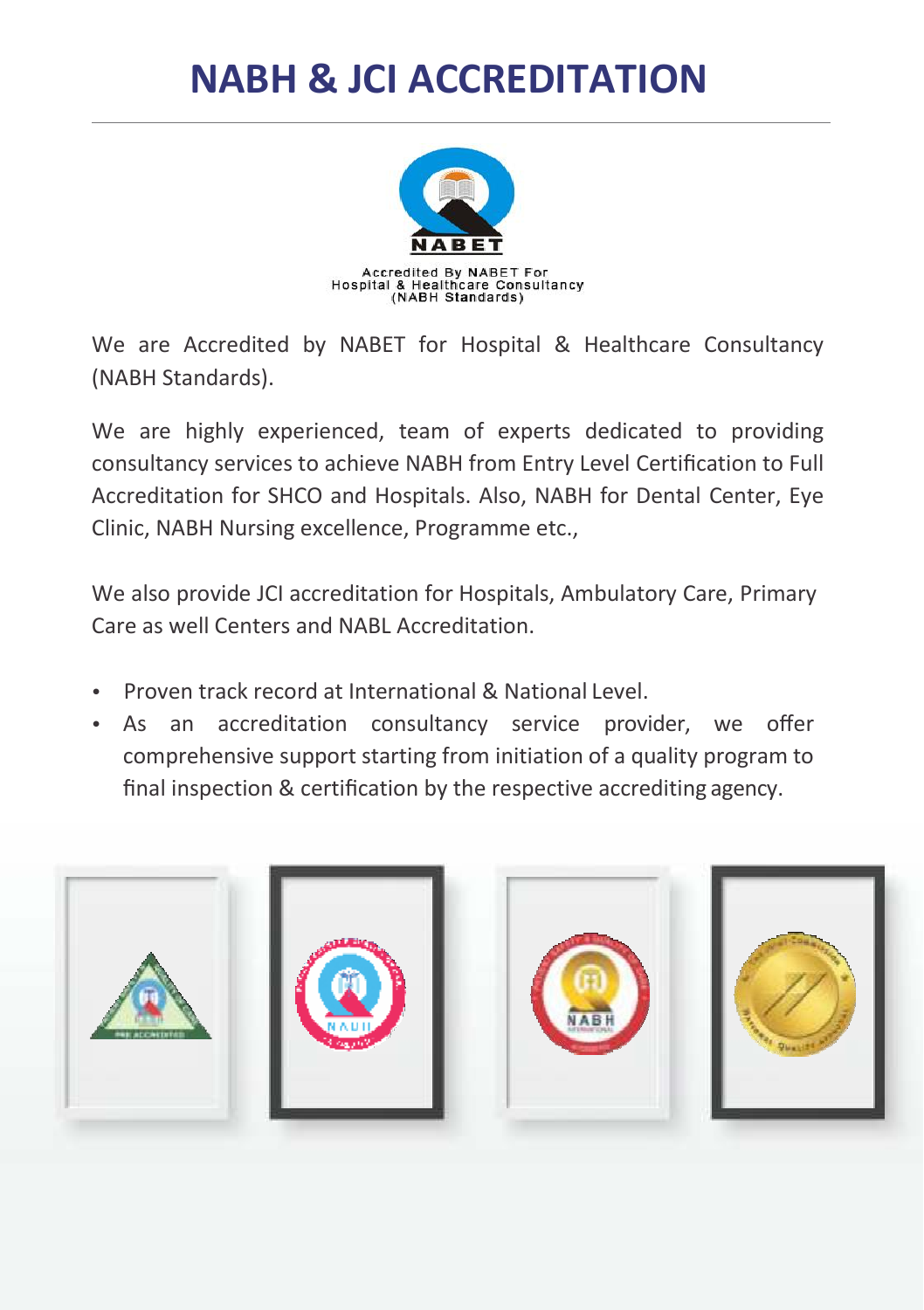## **CUSTOMIZED TRAININGS**

We offer Customized Training Programs based on your hospital needs & requirements.

| <b>WORKSHOPS</b><br><b>ON BLS &amp; ACLS</b>                                                                   | <b>TRAINING ON</b><br><b>EMERGENCY CODES-</b><br><b>CODE BLUE, CODE</b><br><b>RED, CODE PINK,</b><br><b>CODE VIOLET ETC.</b> | <b>WORKSHOPS ON</b><br><b>QUALITY &amp; PATIENT</b><br><b>SAFETY AS PER</b><br><b>APPLICABLE</b><br><b>NABH &amp; JCI</b><br><b>STANDARDS.</b> |
|----------------------------------------------------------------------------------------------------------------|------------------------------------------------------------------------------------------------------------------------------|------------------------------------------------------------------------------------------------------------------------------------------------|
| <b>SPECIALIZED</b><br><b>TRAINING FOR</b><br><b>PREVENTION &amp;</b><br><b>CONTROL OF</b><br><b>INFECTIONS</b> | <b>WORKSHOP ON</b><br><b>MEDICO LEGAL</b><br><b>ASPECTS OF</b><br><b>HEALTHCARE.</b>                                         | <b>TRAINING ON</b><br>LIFE SAFETY &<br><b>FIRE SAFETY</b>                                                                                      |

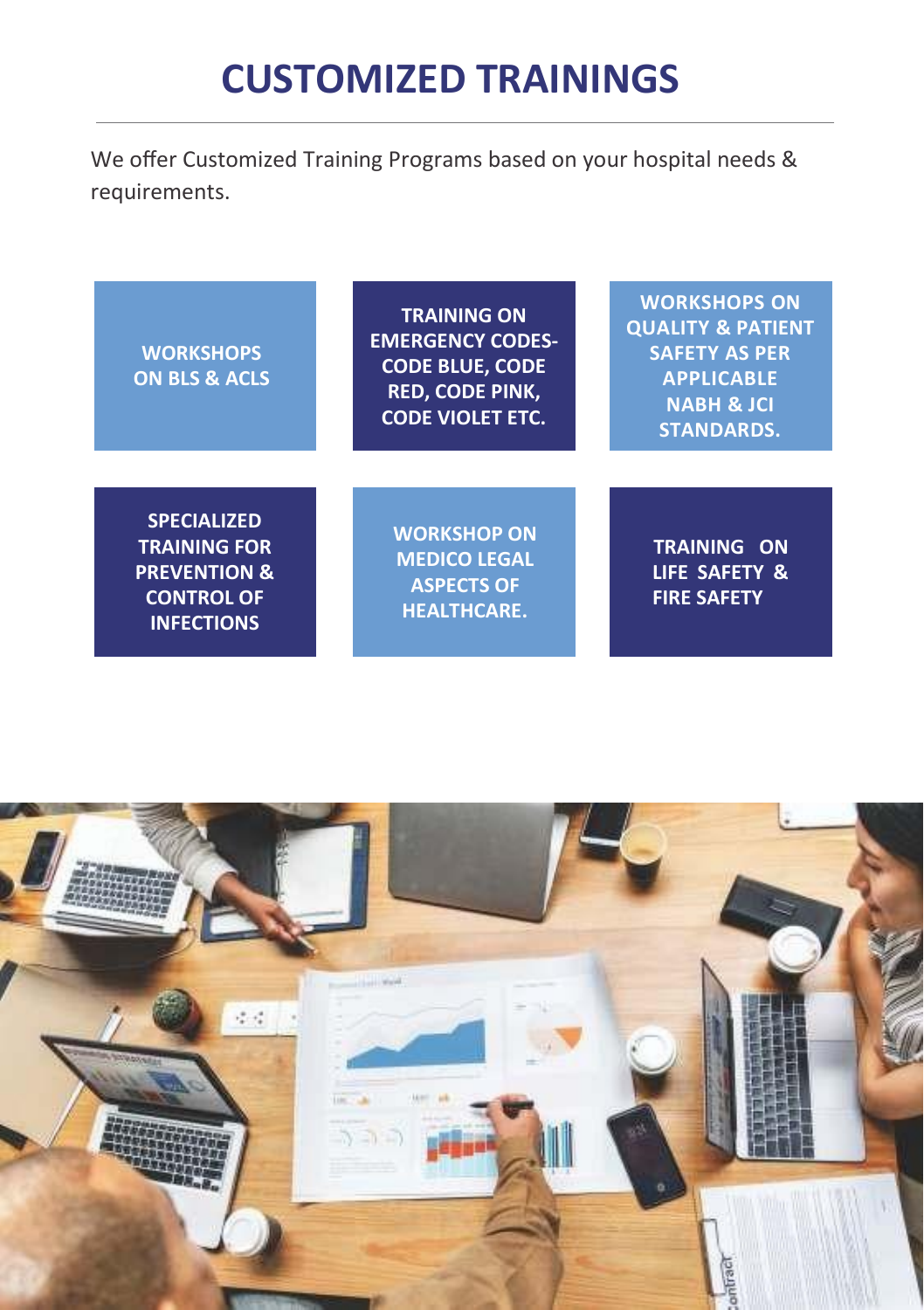### **Few Key Projects**

- Aditya Birla Memorial Hospital, Pune
- Aditya Birla Cancer Centre, Pune
- M.I.O.T. International Hospital Chennai ‐ 400 bed Expansion for L & T
- JIPMER Hospital Puducherry ‐ 500 bed Expansion for L & T
- 500 bed Hospital & 100 Seat Medical College, Odisha
- 18 Hospitals for West Bengal Government Shapoorii Paloonji
- High Level Cancer Center, Lucknow For Shapoorii Paloonii
- Turnkey Consultancy for AIOPL, Cancer Centre at Mumbai
- Turnkey Constancy 100 bed Hospital at Sangli
- The Nairobi Hospital, Kenya ‐ 700 bed Hospital expansion & JCI
- Surya Mother & Child Care Superspeciality, Pune NABH
- Surya Hospital, Mumbai NABH
- Pan Ortho, Pune ‐ NABH
- Umerji Hospital, Pune ‐ NABH
- Hospital for Ministry of Defence Medical Equipment Planning 400 Bed
- JCI & NABHI for International Clients



Aditya Birla Memorial Hospital , Pune Aditya Birla Cancer Centre, Pune





S.U.N.Y. Downstate Medical Center, USA



Asian Institute of Oncology Sion, Mumbai

NewYork-Presbyterian **Queens** 

> New York Hospital Queens, USA



UMARJI Mother & Child Care



The Nairobi Hospital , Kenya







Pan Ortho Hospital



JIPMER Hospital Puducherry

Surya Mother & Child Care Superspeciality , Pune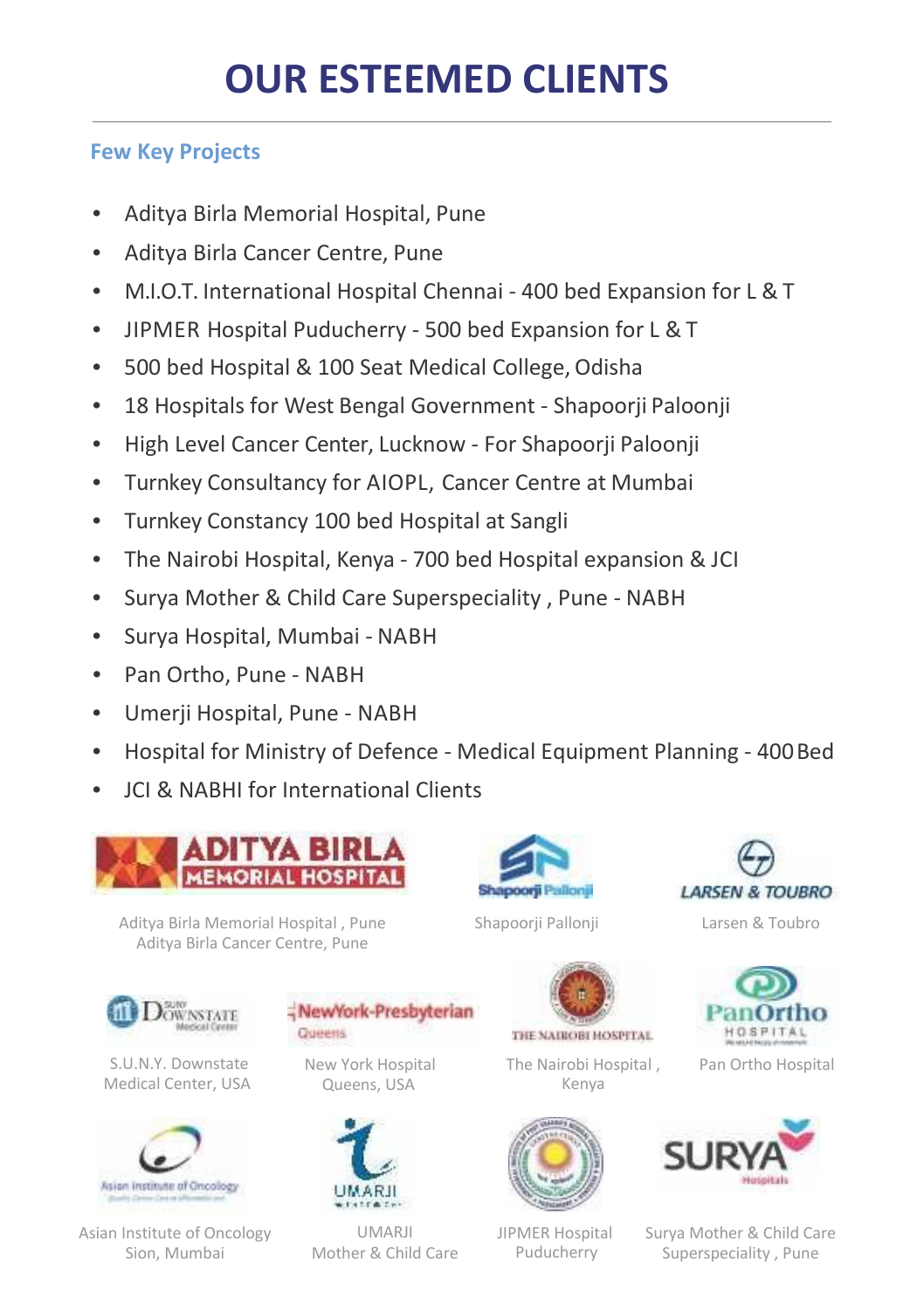## **OUR TEAM**

#### **Our Service Philosophy & Work Culture**

- Focused Approach
- Highest level of Professionalism

#### **Core Team**

#### Dr. B. K. Trivedi **Managing Director**

Lead Hospital Planner and Medical Equipment Planner

(Around 45 years of experience in Health‐Care with 16 yrs. of international experience)

Mr. Yogendra Mathur **Lead Consultant MEP**

Lead MEP (40yrs of experience in Projects & Engineering Management with 14 yrs international experience)

#### Dr. Tanvi Sharma **Chief Operating Officer**

Specialist in NABH & JCI Accreditation

Ms.Deeksha Dowlani **Lead Consultant – Hospitality**

Chief Planner for F&B, Hotel component Services





Cost effectiveness

- Functional Robustness
- Committed to client's Needs

Ms. Binal Damania **Consultant Quality** Assisting in Quality & Safety Projects

Ar. Ashit Bhavsar **Sr. Architect** Project Designing & Finishing

Ms. Nidhi Bhatt Consultant Quality

Ms. Pooja Vaidhya Consultant Quality

Ms. Priti Talware **Clinical Engineering**

Ms. Sharda Vaidya **Clinical Engineering**